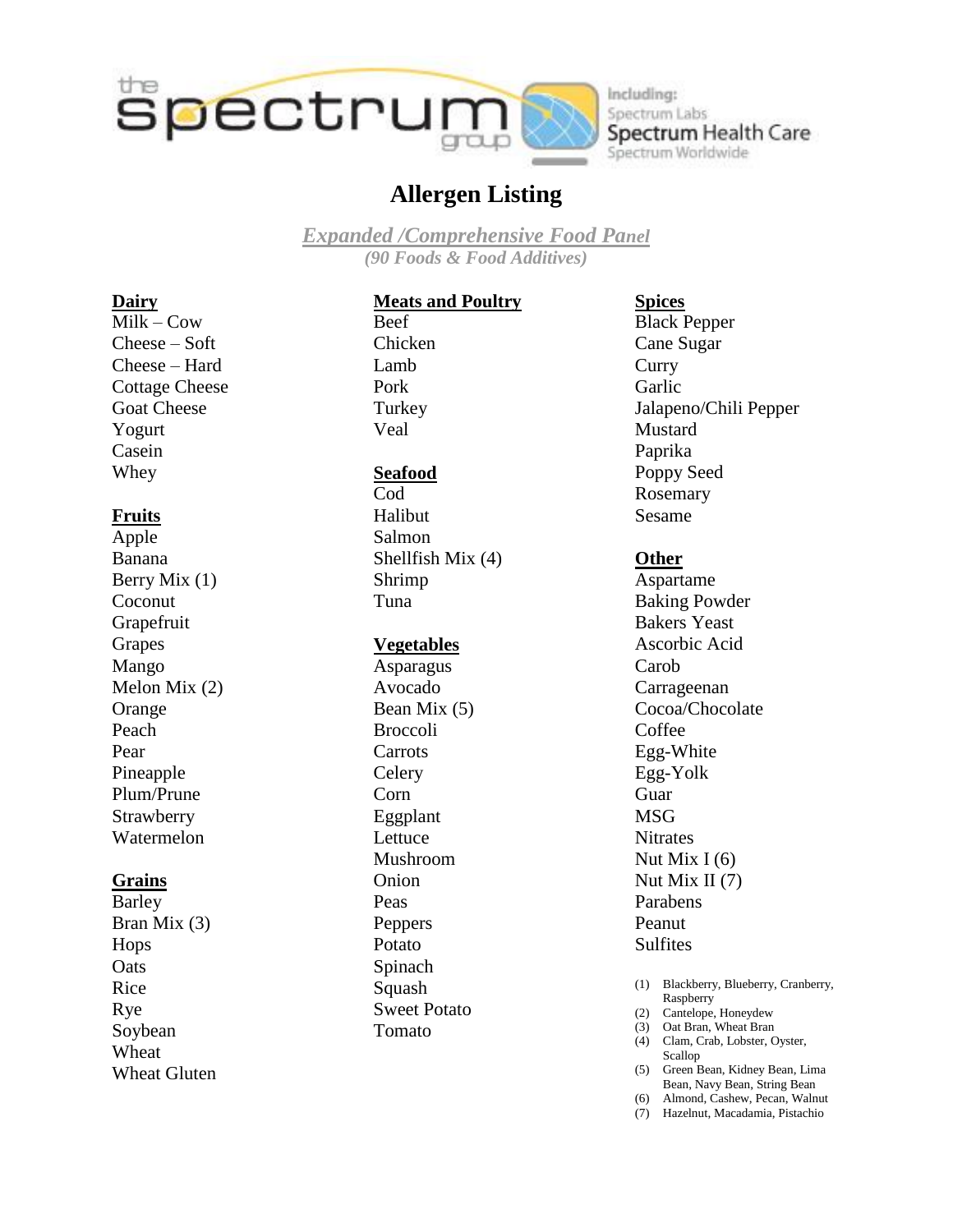

Including: Spectrum Labs Spectrum Health Care<br>Spectrum Worldwide

## **Allergen Listing**

*Basic Food Panel (46)*

Cheese Milk Yogurt Eggs Apple Banana Citrus Mix (1) Grapes Melon Mix (2) Peach Strawberry Watermelon Barley **O**ats Rice Rye

Hops Soybean Wheat Black Pepper Garlic Avocado Bean Mix (3) Broccoli Carrots **Celery** Corn Lettuce Mushroom Peppers Potato Tomato

- Beef Chicken Pork **Turkey** Cod Salmon Shellfish Mix (4) Shrimp Tuna Cocoa MSG Nut Mix (5) Peanut Yeast
	- (1) Grapefruit, Lemon, Lime, Orange, Tangerine
	- (2) Cantaloupe, Honeydew
	- (3) Green Bean, Kidney Bean, Lima Bean, Navy Bean
	- (4) Clam, Crab, Lobster, Oyster, Scallop
	- (5) Almond, Cashew, Pecan, Walnut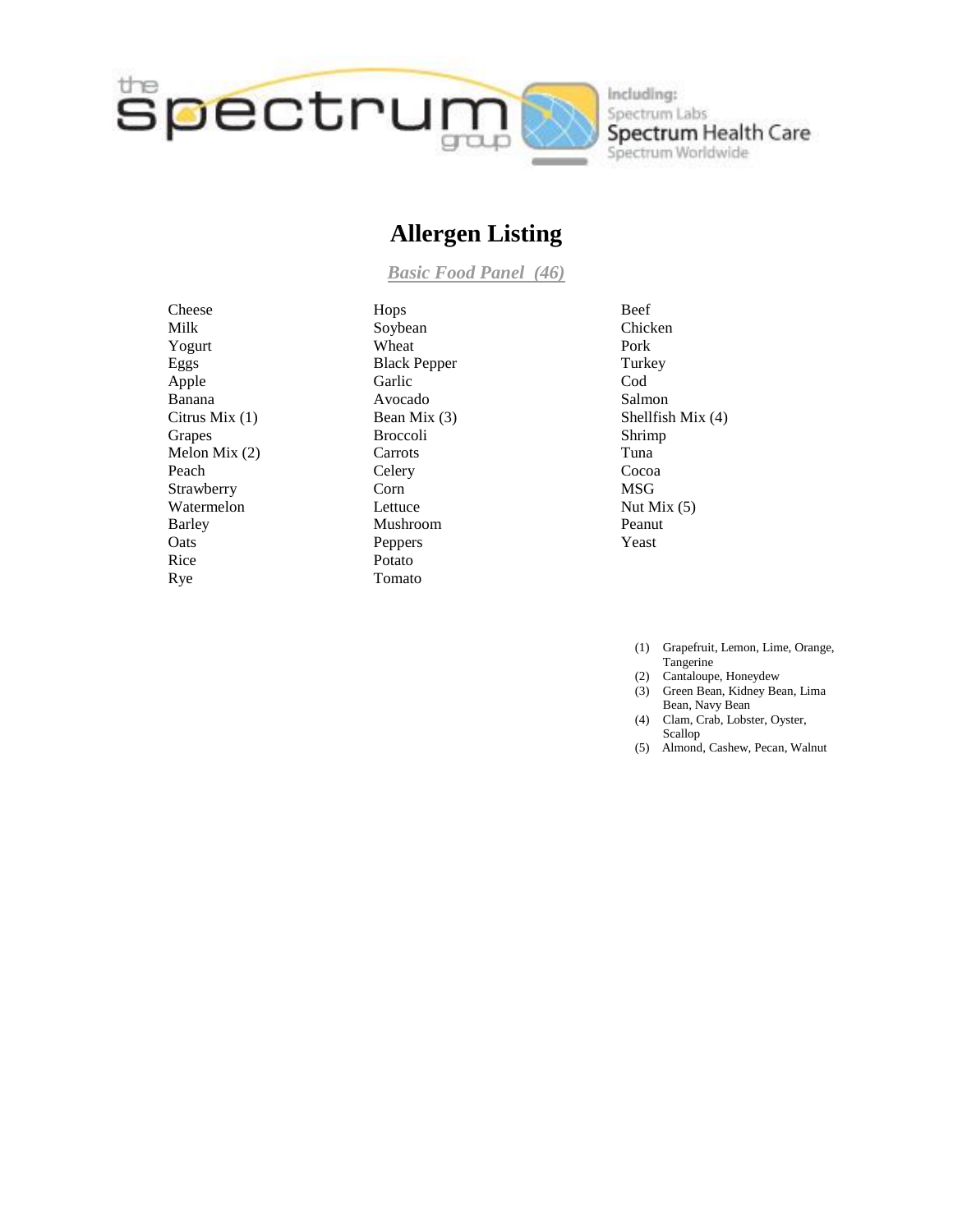

# Including: Spectrum Labs<br>Spectrum Health Care<br>Spectrum Worldwide

#### *Mixes*

| Berry         | Blackberry, Blueberry, Cranberry, Raspberry  |
|---------------|----------------------------------------------|
| Citrus        | Grapefruit, Lemon, Lime, Orange, Tangerine   |
| Melon         | Cantelope, Honeydew                          |
| <b>Bran</b>   | Oat Bran, Wheat Bran                         |
| Shellfish     | Clam, Crab, Lobster, Oyster, Scallop         |
| Bean          | Green Bean, Kidney Bean Lima Bean, Navy Bean |
| Nut I         | Almond, Cashew, Pecan, Walnut                |
| Nut II        | Hazelnut, Macadamia, Pistachio               |
| Cheese-Soft   | American, Cream Cheese                       |
| Cheese-Hard - | Cheddar, Swiss                               |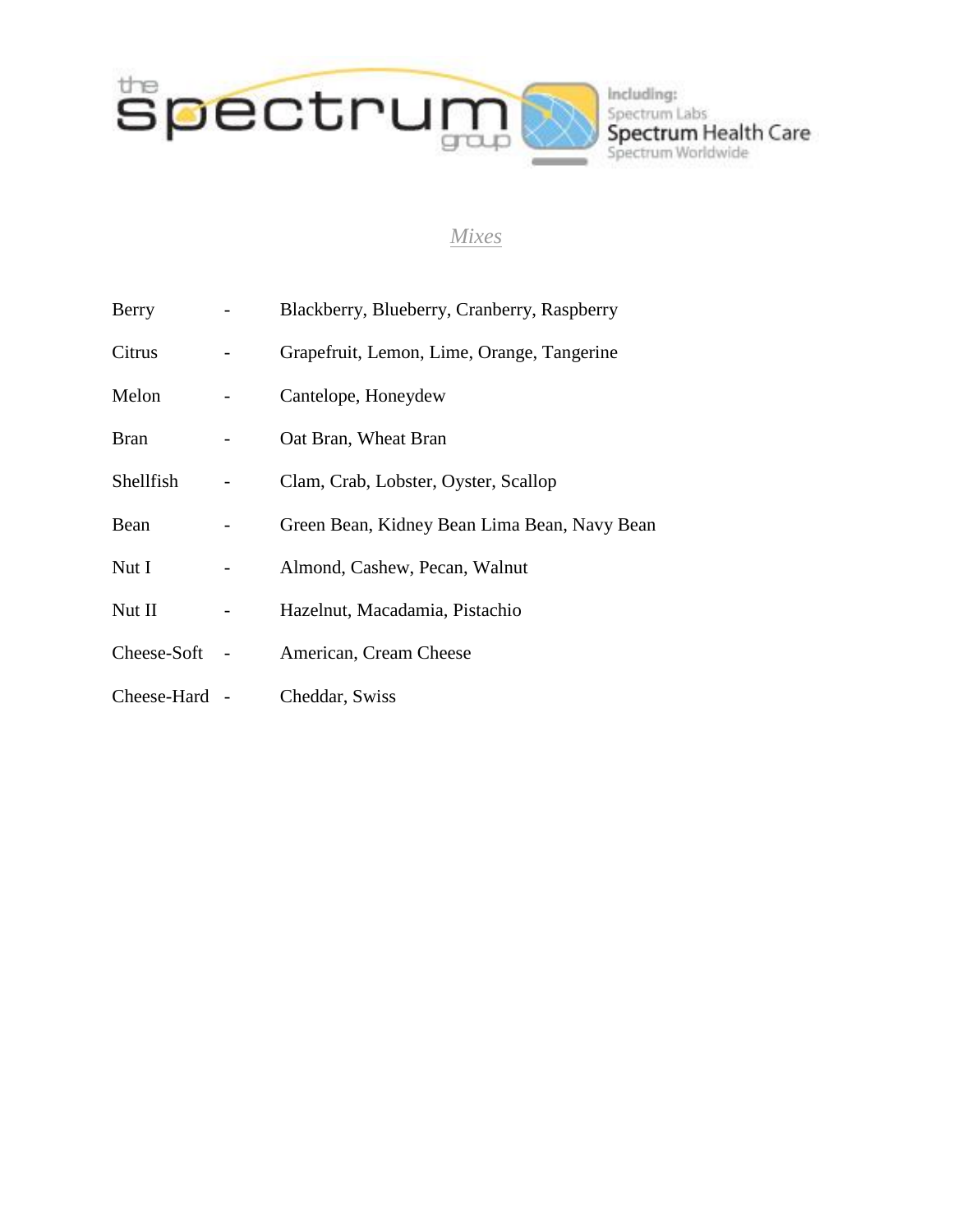

Including: Spectrum Labs Spectrum Health Care Spectrum Worldwide

## **Allergen Listing**

*Mold Panel (24 Allergens)*

#### **Fungi**

Smut Mix Curvularia Cladosporium Helminthosporium Stemphylium Candida Albicans Monilia Cephalosporium Mucor Mix Trichoderma Rhizopus Chaetomium Phoma Rhodotorula Botrytis Epicoccum Fusarium Pullularia Aspergillus Nigrospora Alternaria Penicillium **Saccharomyces** Cephalothecium